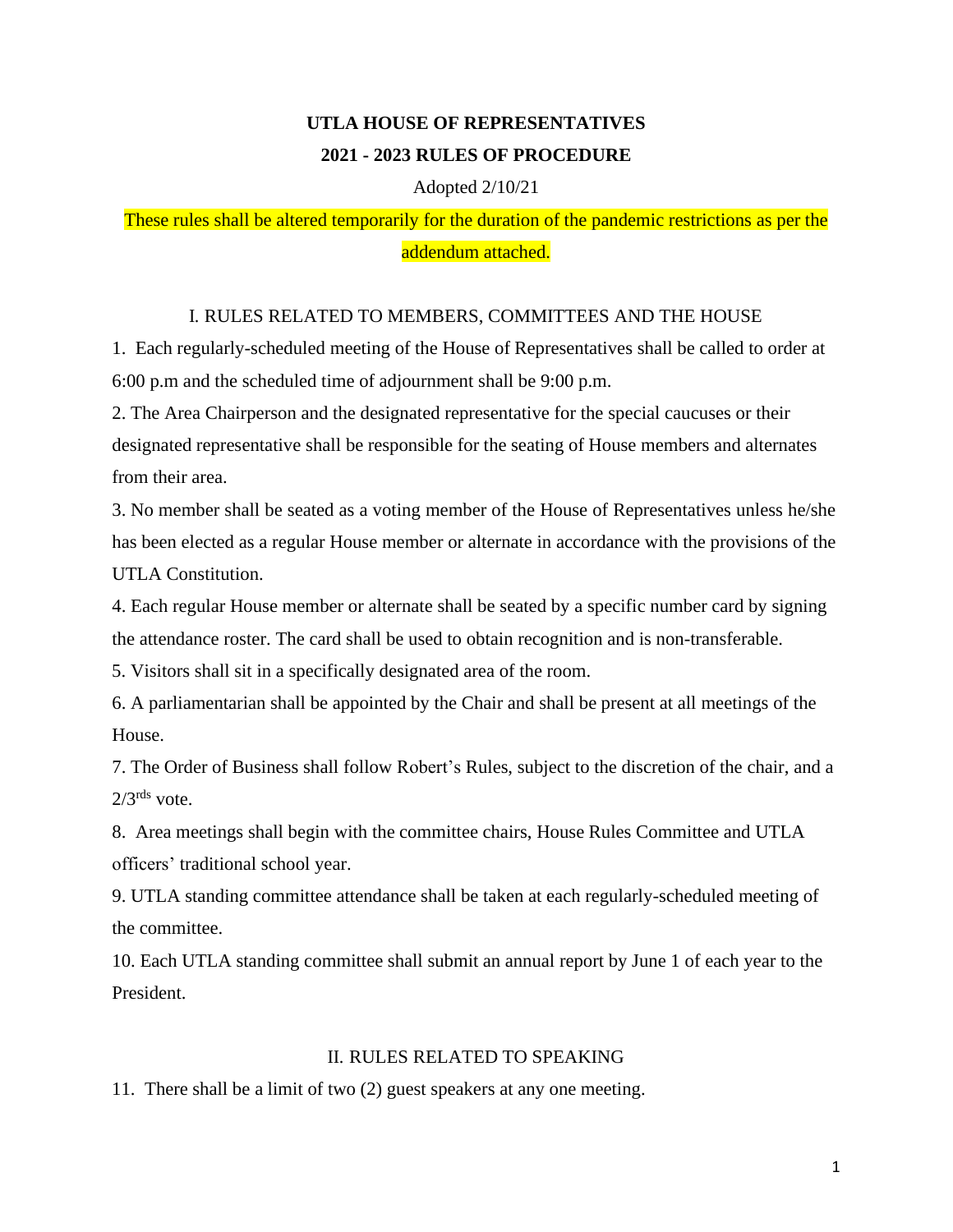12. Members, on being recognized at a microphone, shall address the Chair and identify themselves by name and area.

13. All questions by any member of the House shall be addressed through the Chair.

14. The Chair shall make every effort to alternate between pro and con speakers.

15. At the discretion of the Chair, the left microphone (chair's left) will be the pro microphone and the right microphone (chair's right) will be the con microphone.

16. Speakers shall, in case of amendments, remain at the same microphone and position.

17. Debate on any motion and its amendments shall not exceed ten (10) minutes.

A. Debate may be extended in increments of five (5) minutes, by majority vote twice.

B. Further extensions shall be considered a suspension of the rules and would require a  $2/3$  vote.

C. Each speaker is limited to 2 minutes and speakers will be given a 10 to 15 second warning that his/her time is about to expire.

D. Individual speakers may request a 1 minute extension, subject to a 2/3 vote of the House.

#### III. RULES RELATED TO MOTIONS

18. Motions may be submitted by individual members to Standing Committees of the House of Representatives meeting or through an Area Meeting.

19. All Standing Committees and individual members of the House of Representatives must submit their motions to the House Rules Committee in writing no later than 5:00 p.m. on the day of the House meeting.

20. Any motions received after 5:00 p.m. will be considered by the House Rules Committee at their next meeting.

21. All motions must include the following information, any motion that does not contain this information will be deemed incomplete and will be returned to the maker for completion:

- 1. A statement of the proposal or action to be considered for adoption;
- 2. The name and employee number of the person proposing the motion;
- 3. The name and employee number of the person seconding the motion;
- 4. The number of votes for and against the motion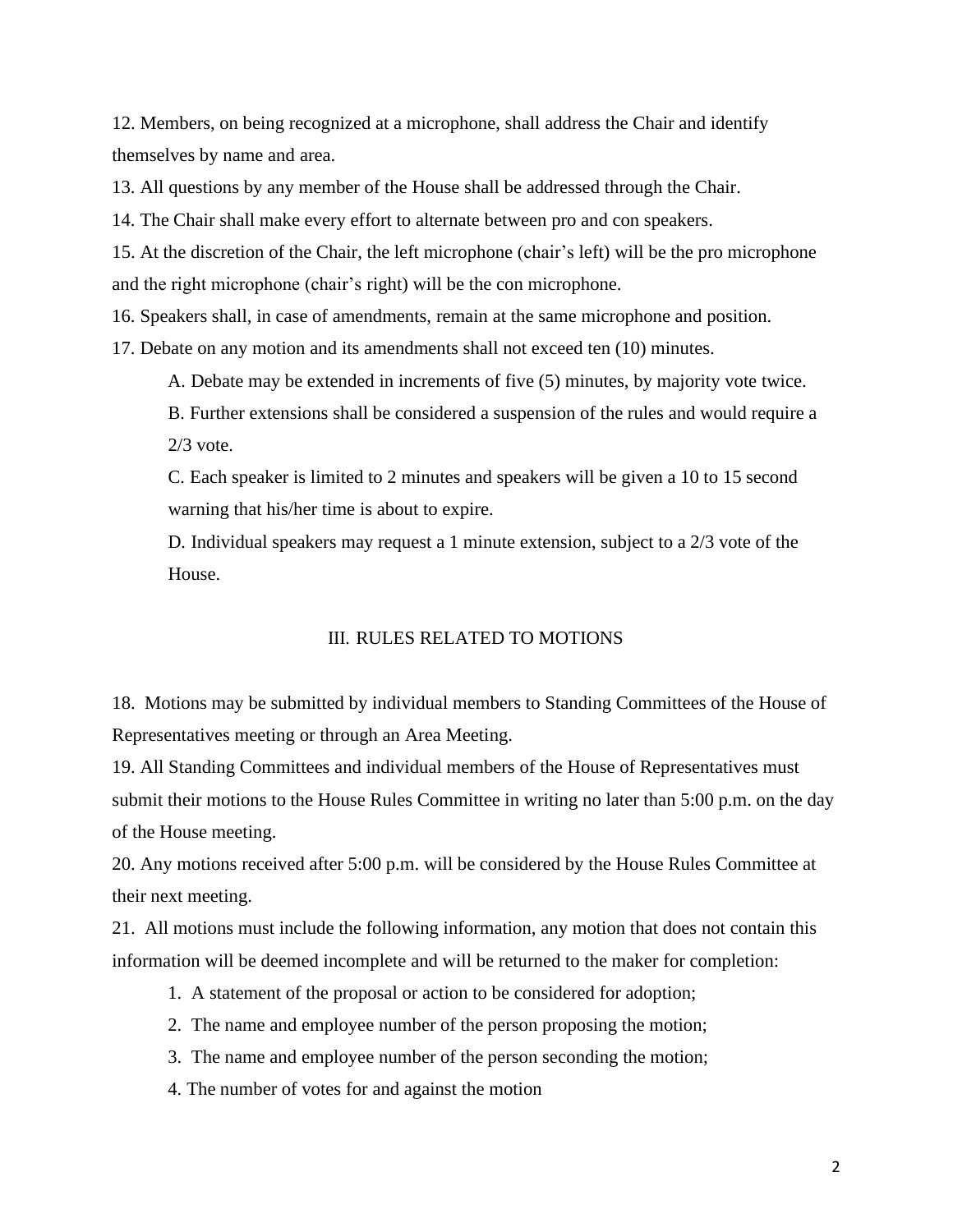5. The number of members at the meeting in which the motion was adopted

22. All motions from Standing Committees shall be labeled according to their origin (Area, Committee, or Individual) and shall considered in the appropriate place on the agenda, according to existing policy.

23. The order motions shall be considered by the House is:

- 1. Motions from Areas
- 2. Motions from Standing Committees
- 3. Motions from individuals submitted prior to the House meeting

4. Motions from the floor (New Business) (all such main motions must be in writing on a motion form)

24. Amendments proposed from the floor to any motion must be in writing, on a motion form, (the chair may suspend this rule if the amendment is simple enough that writing is not needed) 25. Upon a 2/3 vote of the members present of the House, a motion not sent out with the agenda that has not had a prior first reading may be granted "Urgency" status, and voted on.

26. All motions presented by committees, areas, or other sources not sent out with the House Agenda and Notice shall be presented in writing, with sufficient copies that members of the House may each receive a written copy prior to the completion of the first hearing of said motion, or prior to voting on the motion if granted 'Urgency" status.

27. Motions may be introduced from either the left or right microphone

28. Reports which regularly appear on the agenda of the House of Representatives (specifically those of the President and other appropriate officers) shall be made available in writing to each member and alternate attending the meeting sometime prior to that meeting.

29. Committees and Areas are limited to three (3) motions per House meeting.

30. No motion may die in the committee to which it was referred, though committees may offer substitute motions.

31. All motions referred to standing committees or the Board of Directors shall be placed on the House of Representatives meeting agenda of the second House meeting after receipt by the House Rules Committee, whether or not they have been acted upon by said bodies, unless such motion has been referred by the Board to another committee, or to legal counsel.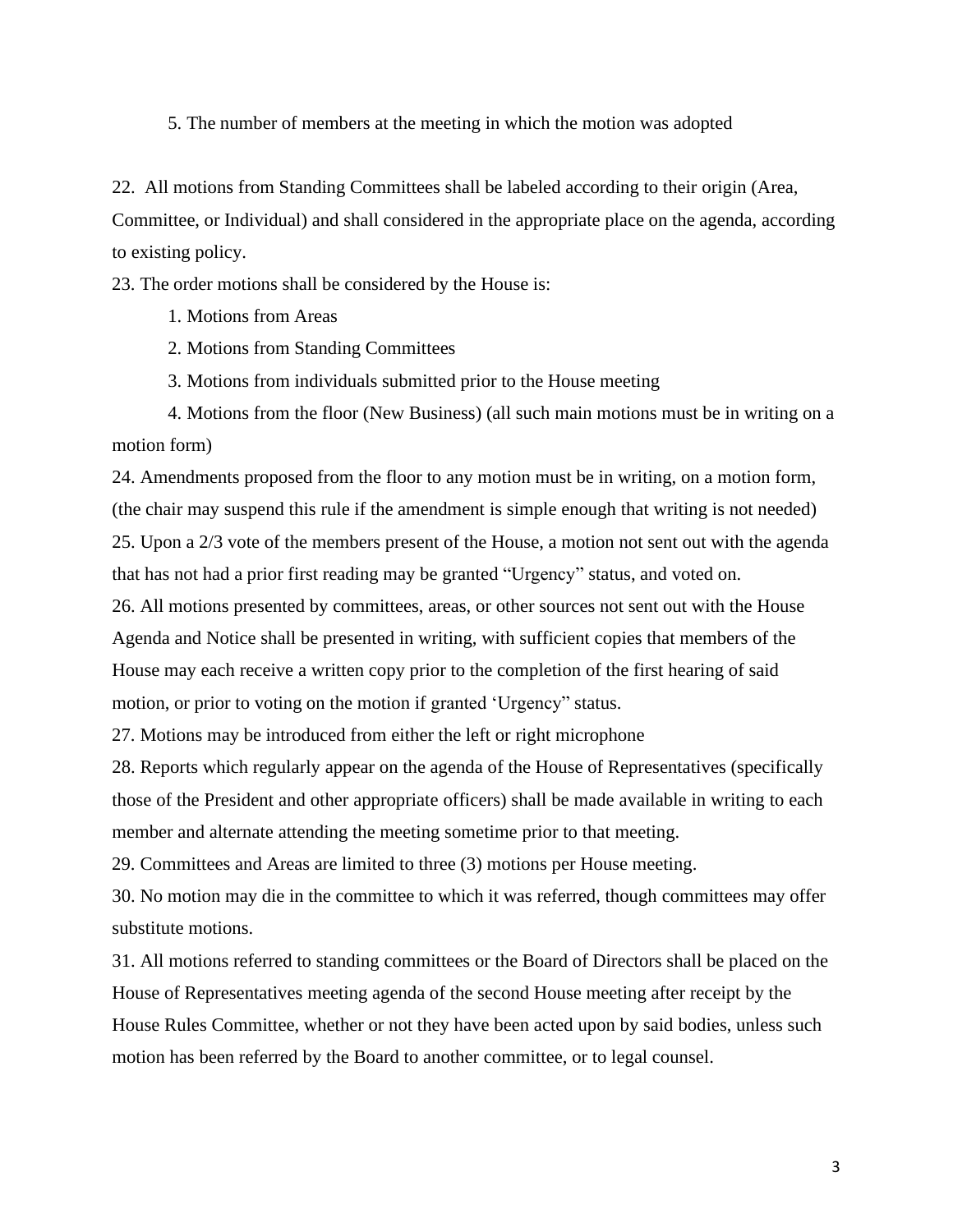32. Any motion referred to the Board of Directors shall be reported to the House in a separate section of the agenda for that House meeting which immediately follows the Board of Directors meeting at which it was acted upon; said report shall include nature of action taken, if any, by the Board. Any further action on these motions must originate in and be initiated by the House.

A) This rule shall not be construed in any way as diminishing the authority or prerogatives of the House of Representatives as given in Article V, Section 10a of the UTLA Constitution.

33. The following pertains to all motions brought before the HOR:

A. Financial Matters to be referred to Budget Committee:

1. Motion contains cost items in excess of \$500.00.

a. The motion must contain a tax identification number for UTLA donations from the general fund designated to non-profit organizations and specific actions.

b. A W-9 form will be submitted and returned before submitting a check.

2. Motions creating ongoing and continuing cost commitments beyond the current fiscal year.

3. Motions with unknown costs, unless explicitly limited to \$500 or less.

D. Approval of PACE funds are subject to PACE bylaws

E. Motions to endorse a candidate shall require a 60% vote to pass (as per PACE rules).

#### IV. RULES RELATED TO VOTING

34. Voting may be done by voice, raising of cards, or electronic means.

35. A roll call vote will take place if approved by a majority of members of the House of

Representatives present.

A. The procedures for a roll call ballot shall be:

(1) The UTLA Secretary will call off the names and record the vote as the Area

Chairs, Committee Chairs or designee oversees their respective roster;

(2) The UTLA Secretary shall record the vote yea or nay as verified by the Area Chairs, Committee Chairs or designee;

(3) The UTLA Secretary shall report the results of the ballot to the presiding officer.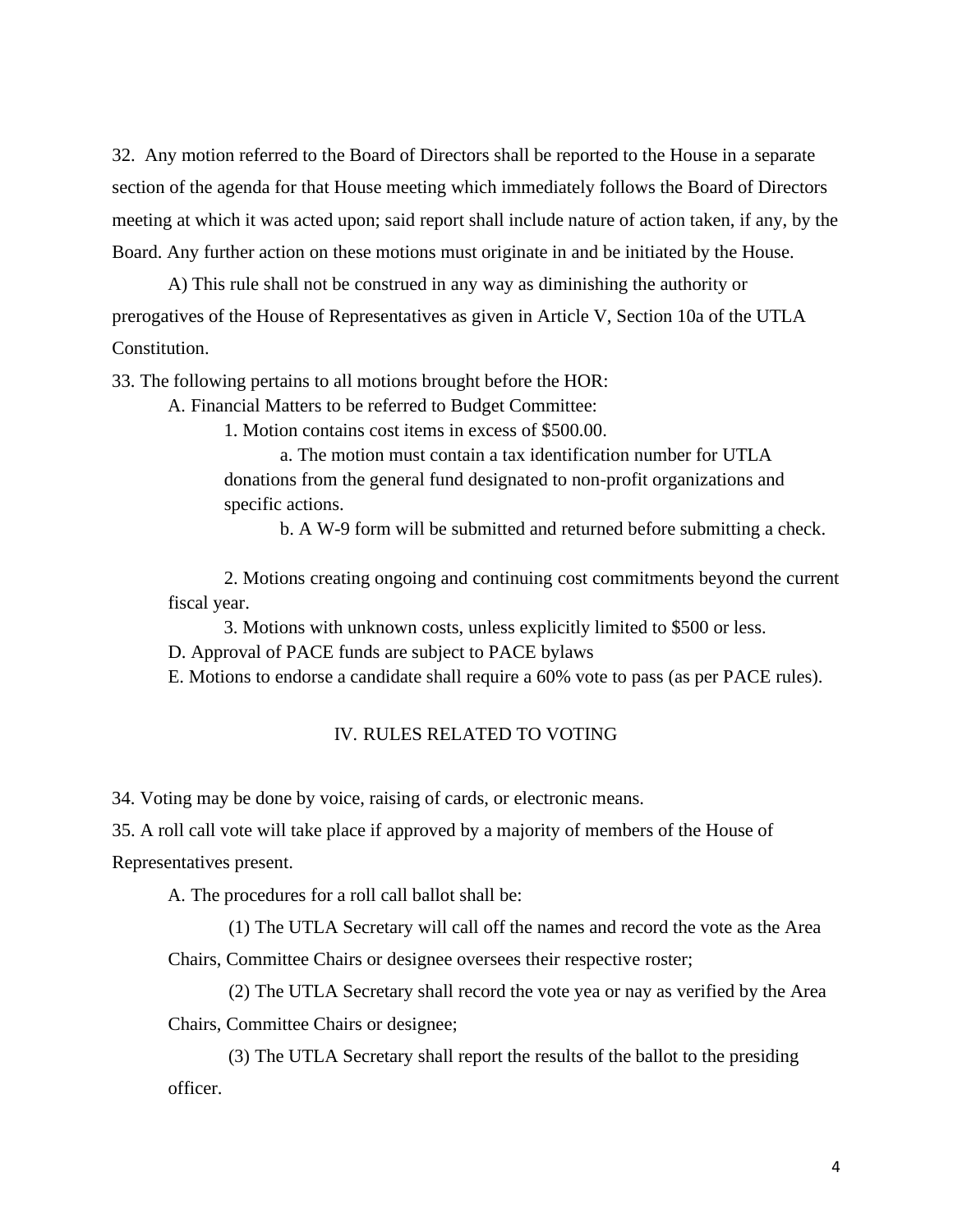### V. RULES RELATED TO THE HOUSE RULES COMMITTEE

36. The House Rules Committee (HRC) shall consist of eight (8) members of the House of Representatives, one from each area, elected by the steering committee of that area.

37. The President shall appoint one of the released-time officers of UTLA to preside over the House Rules Committee.

38. The HRC may conduct its business via email or teleconference or other forms of communication.

39. The HRC shall review all motions from Areas, Committee or Individuals submitted between meetings of the House, and before 5:00 p.m. the day of the House Meetings.

40. The HRC shall take one of the following actions on all motions:

A) Refer it to the appropriate UTLA Standing Committee(s)

B) Refer it to the Board of Directors (this includes referrals made for Budget Committee, or Legal opinion)

C) Refer it to the negotiating team

D) Declare the motion MOOT if the action has already been taken, is in the process of being taken, or the motion proposes an action negated by the time of that action being passed.

E) Refer the action to the House for immediate action

F) Send the motion back to the author (area, committee or individual) for any of the following reasons:

1) The motion is unclear as to the action or intent of the motion.

2) The motion does not include the name of the author, the name of the seconder, or the vote result from the area or committee.

G) Reject any motion not from a member of UTLA.

H) Declare a motion OUT OF ORDER if it violates the UTLA Constitution, state or federal laws, or in any other way is outside the jurisdiction of the House.

I) The HRC may combine and/or rewrite motions presented from different sources that cover the same action or issue, and present the HRC motion as a substitute for all the proposed motions.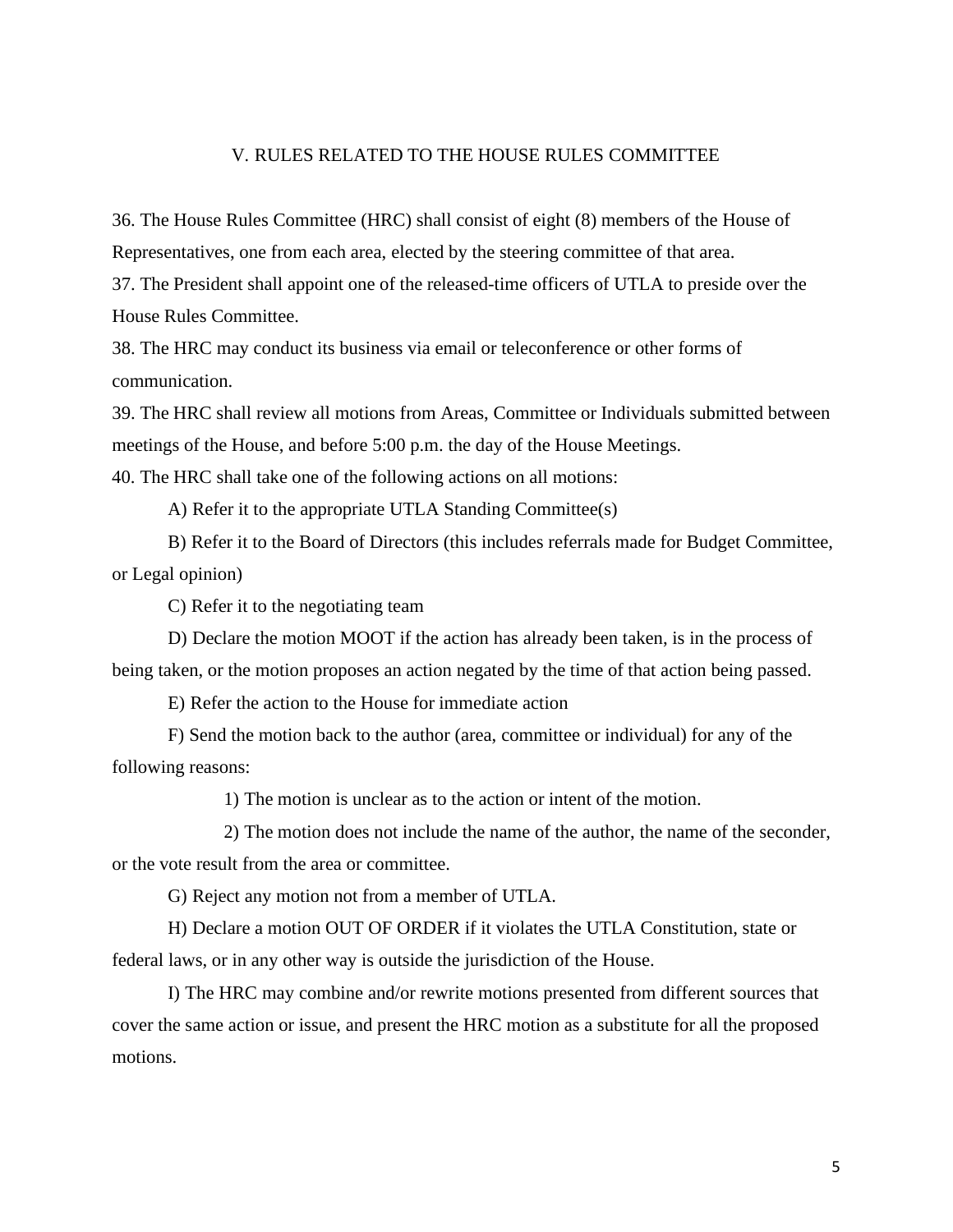41. The House may overturn a referral to committee or a finding of moot by a majority vote of the House, and may overturn a referral to the Board or a finding of Out Of Order by a 2/3 vote of the House.

42. House Rules Committee shall cause a report to be prepared after each of its meetings; such report shall list all new motions and the committees to which each has been assigned with a brief rationale for each decision.

(b) One copy of each House Rules Committee Report shall be sent to each Area Chair prior to the next scheduled area meeting.

(c) The House Rules Committee shall meet prior to, but on the same date as regularlyscheduled meetings of the House of Representatives.

43. The Chair of the Rules Committee shall establish the procedure for duplication of all motions by committees, areas or other sources.

44. The House Rules Committee shall prepare a "Consent Agenda" to be sent out prior to the next House meeting as needed.

#### VI. RULES RELATED TO HOUSE RULES

45. Adoption of the House Rules shall initially be by majority vote.

A. Any changes in the Rules after initial adoption shall require previous notice and a twothirds  $(2/3)$  vote.

46. Any House of Representatives rule may be suspended (e.g., special orders) by a two-thirds (2/3) vote of the House for that meeting only.

47. The current edition of Robert's Rules of Order Newly Revised shall govern the meetings and procedures of this House in all cases not otherwise specifically provided for in the constitution, bylaws or rules or where superseded by legal authority.